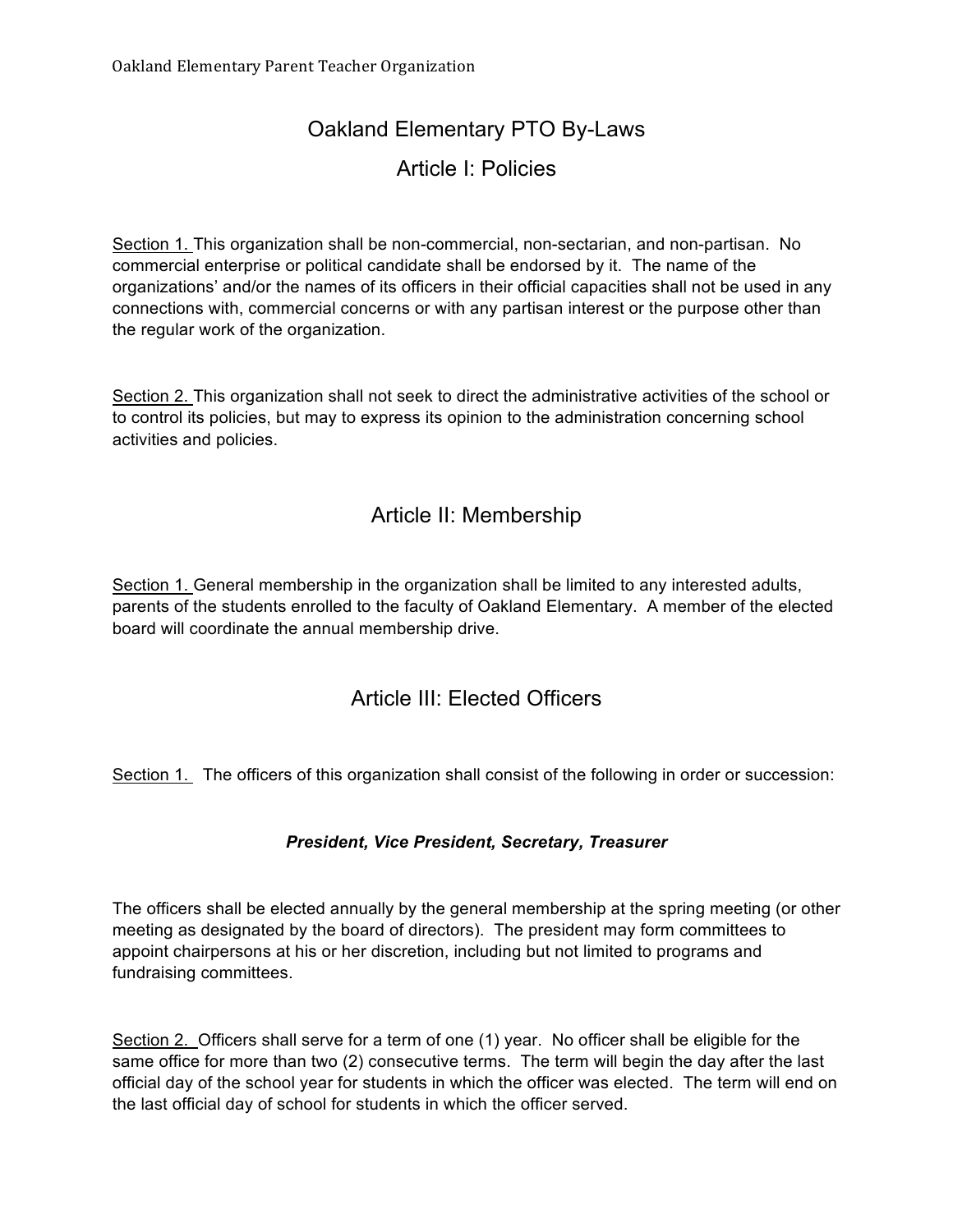Section 3. In the event that no one runs for said office, the officer holding the position may run for it again, even if they have fulfilled their two (2) year term. If this does happen, the officer can only hold office for no more than three (3) consecutive terms.

## Article IV: Election of Officers

Section 1. A nominating committee of three (3) members appointed by the President or Principal shall make nominations for officers. No current elected officer may serve on the nominating committee.

Every effort should be made to obtain officer nominees from different geographical locations from within the school boundaries. At a Board of Directors meeting, prior to the annual spring meeting (or other designated meeting), the nominating committees shall report the names of the candidates for each office to be filled. The consent of each candidate must be obtained before his or her name is placed in nomination. If all nominees running are unopposed in each of the positions, then a vote by ballot is not required. The nominees will be deemed elected by proclamation.

#### Section 2.

Any board member who is absent from three (3) official board meetings (without giving prior notice to the PTO President or Vice President) during their one-year term, must resign their office. Any member not performing their assigned duty can be voted out of office by a 2/3 majority vote of a quorum of the Board of Directors. A school administrator shall serve as a mediator to insure due process regarding the issue at hand. In the event of a tie vote the school administrator can cast a vote. If an officer is removed, a formal letter will be sent home for notification of the results. Any vacancy occurring in an office shall be filled by a majority vote by Board of Directors.

### Article V: Duties of Elected Officers

#### Section 1.

The President shall preside at all meetings of the Organization and the Board of Directors, shall be a member of all committees, and shall perform all other duties pertinent to the office.

#### Section 2.

The Vice President shall act for the President in the absence of that officer and shall perform such duties as may be designated by the President.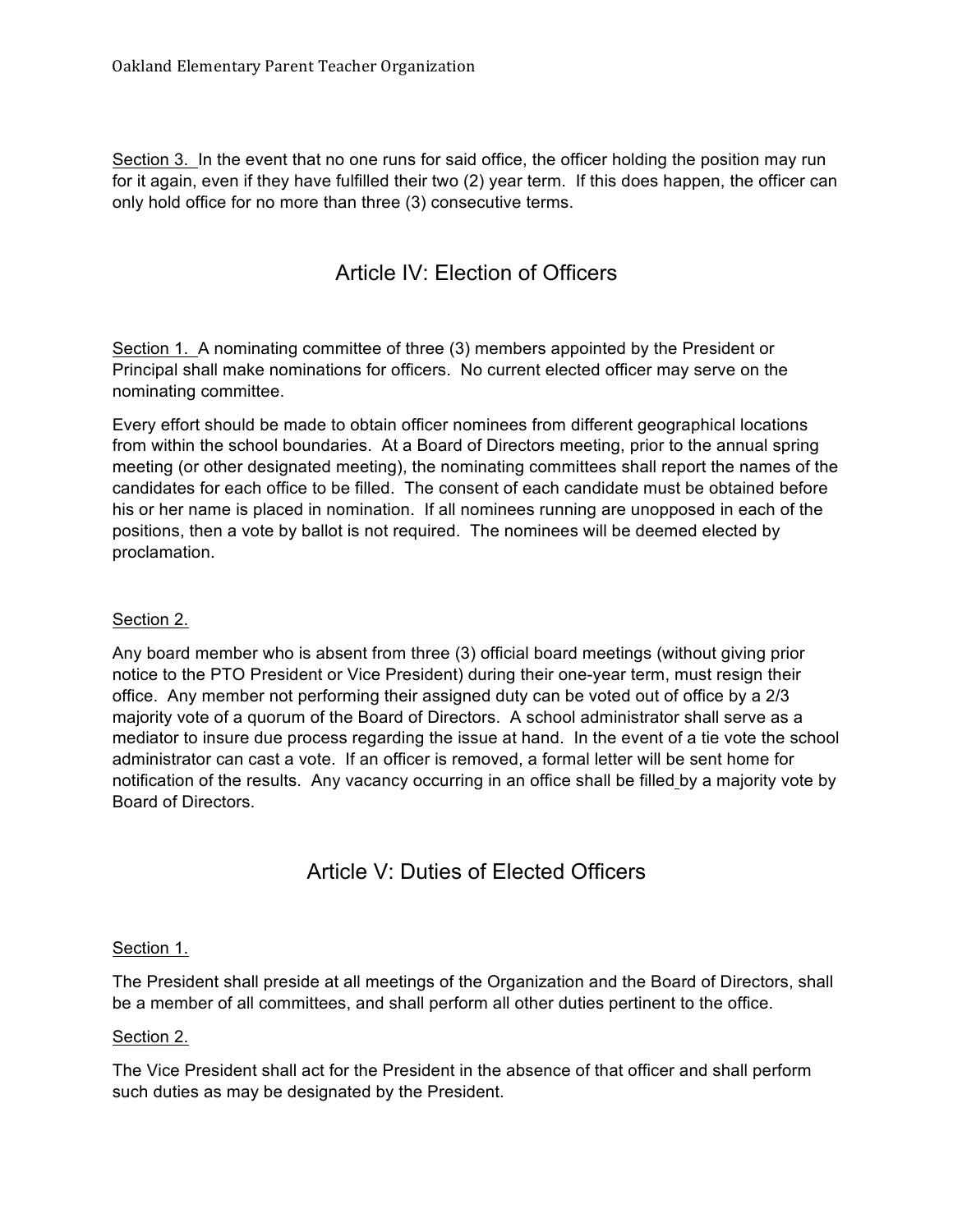### Section 3.

The secretary shall keep correct records of all meetings of the Organization and Board of Directors and shall perform such other duties that may be designated by the President. All minutes will be permanently recorded and signed by the secretary.

#### Section 4.

The Treasurer shall receive all moneys of the Organization, shall keep accurate record of receipts and expenditures, and shall pay out funds as authorized by the elected Board of Directors upon orders signed by the President. The Treasurer shall present a statement of account at every meeting of the Organization and at other times when requested by the Board of Directors and shall make a full report at the annual meeting.

The Treasurer's account and annual report shall be examined annually by a review committee of three (3) members (who are neither account signatories or the spouses of account signatories ) who, satisfied that the Treasurer's annual report is correct, shall sign a statement reporting that all accounts and reports are in order. The elected Board of Directors shall appoint the review committee at least two (2) weeks prior to the last day of school.

### Article VI: Teachers On the Board

#### Section 1.

The Principal of Oakland Elementary may appoint teachers to serve on the Board, with no more than four (4) teachers serving per term. Terms for the teachers will run concurrently with that of the elected Board Members. Teachers will have the opportunity to cast a single vote at regularly held Board Meetings.

### Article VII: Duties Of Executive Committees

Each appointed committee will represent one vote at each Board of Directors meeting. In the event of a tie, the Parliamentarian will cast the deciding vote.

#### Section 1.

The Board of Directors shall consist of the elected officers of the organization, the appointed committtee chairpersons, and the principal.

#### Section 2.

The duties of the Board of Directors shall include the following:

- A. To transact necessary business in the intervals between General Membership Meetings and other organizational meetings.
- B. Business may be transacted between monthly Board meetings. Voting may be done in person at a special Board meeting, in writing, or through e-mail. Voting done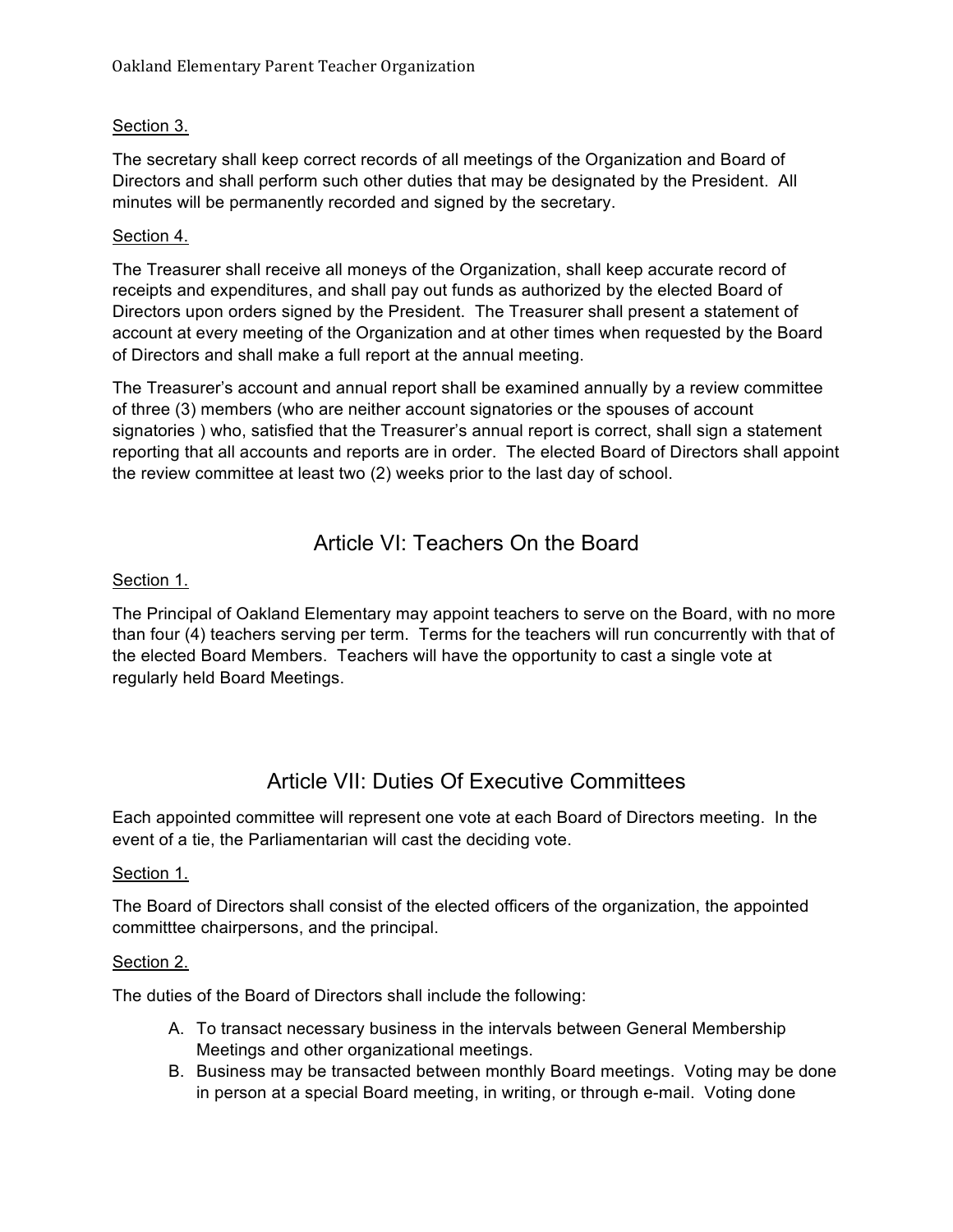between board meetings must be incorporated into minutes of the next regular Board meeting. The President will be responsible for tabulating and reporting votes done by phone or e-mail.

- C. Each Board member should be prepared to present a report at the monthly Board meeting.
- D. The Board of Directors will assign the outgoing/incoming President and Treasurer two (2) weeks prior to the end of school to review the Treasurer's annual report. (See Article V, Section 4).
- E. Non-budgeted PTO funds requests exceeding \$1,000 must be approved by a 2/3 majority vote of a quorum of the Board of Directors.
- F. The annual expense budget must be reviewed and approved by by a 2/3 majority vote of a quorum of the Board of Directors. The approved budget must be presented at the next general assembly meeting.

## Article VIII: General Membership Meetings

#### Section 1.

It is mandatory that at least one (1) General Membership meeting is held in each of the fall and spring semesters. August, November, and one in the spring are the chosen months. Other meetings may be held at the discretion of the Board of Directors or the petition of the membership. The Board of Directors may change months in which General Membership meetings are held as necessary to accommodate the school calendar.

#### Section 2.

Ten (10) members present shall constitute a quorum for General Membership Meetings.

### Article IX: Rules of Order

#### Section 1.

Any action by the Board of Directors requiring a meeting or notice may be taken via email or written authorization by the unanimous consent of the Board of Directors.

#### Section 2.

Four (4) elected members present shall constitute a quorum for the purpose of conducting business at any Board Meeting or other special meeting called by the President.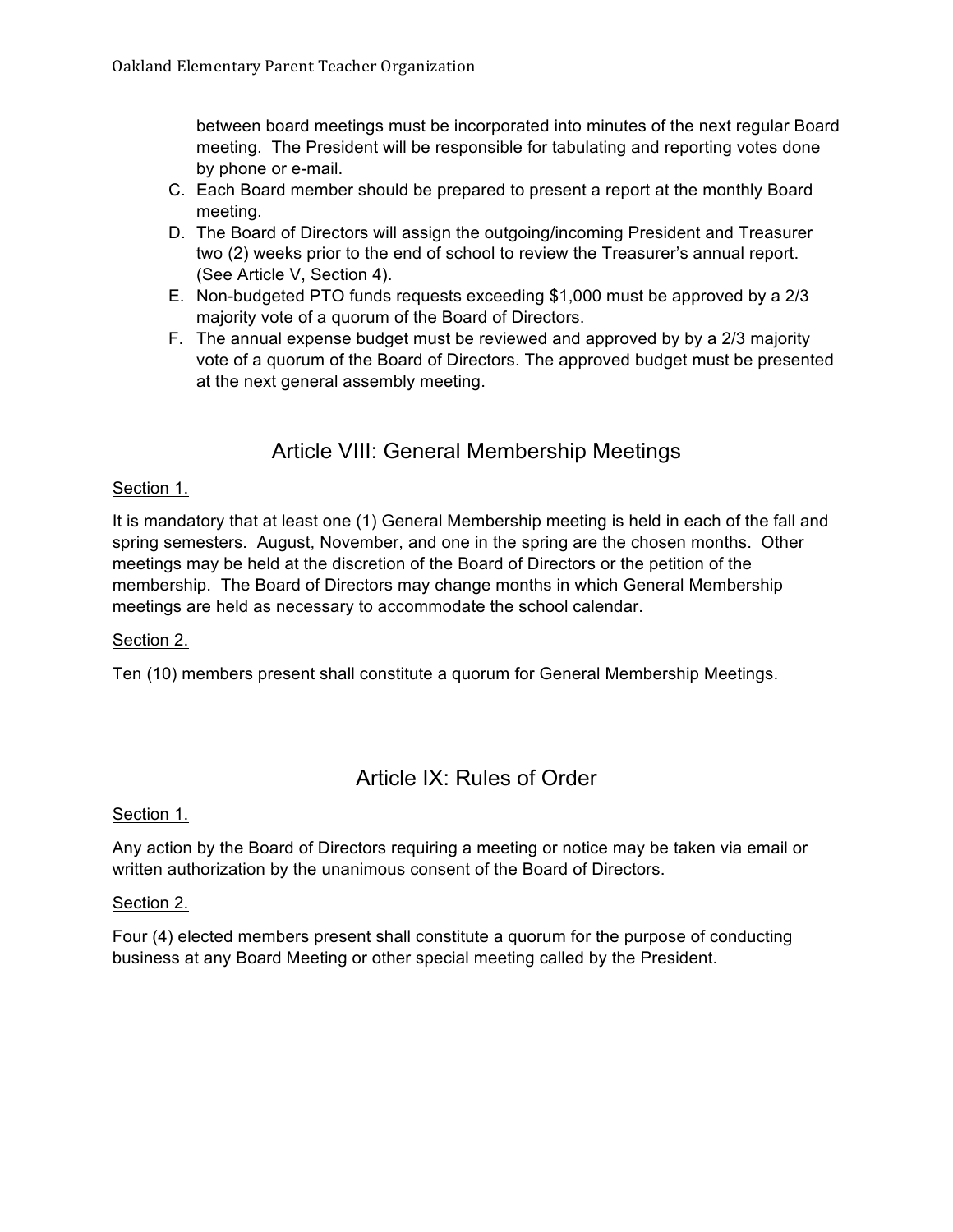# Article X: Amendment

#### Section 1.

These by-laws may be amended by a vote of the Board of Directors present and voting at any meeting, provided notice of the proposed amendment is given at least seven (7) days before the meeting. Once presented and approved by the Board of Directors, the amendment will be presented at a general assembly meeting to be voted upon.

### Article XI: Miscellaneous Provision

#### Section 1.

In the event of the dissolution of the Oakland Parent Teacher Organization, any funds that have accrued to the PTO's account will be placed in a school account which will be held until a new PTO is established who purpose is for the betterment of the children of the school.

#### Section 2.

The fiscal year of this PTO begins July 1 and ends June 30.

#### Section 3.

Any Officer, Board Member or Committee Chair of Oakland Elementary PTO must be a parent or legal guardian to a currently enrolled student for the year that they serve.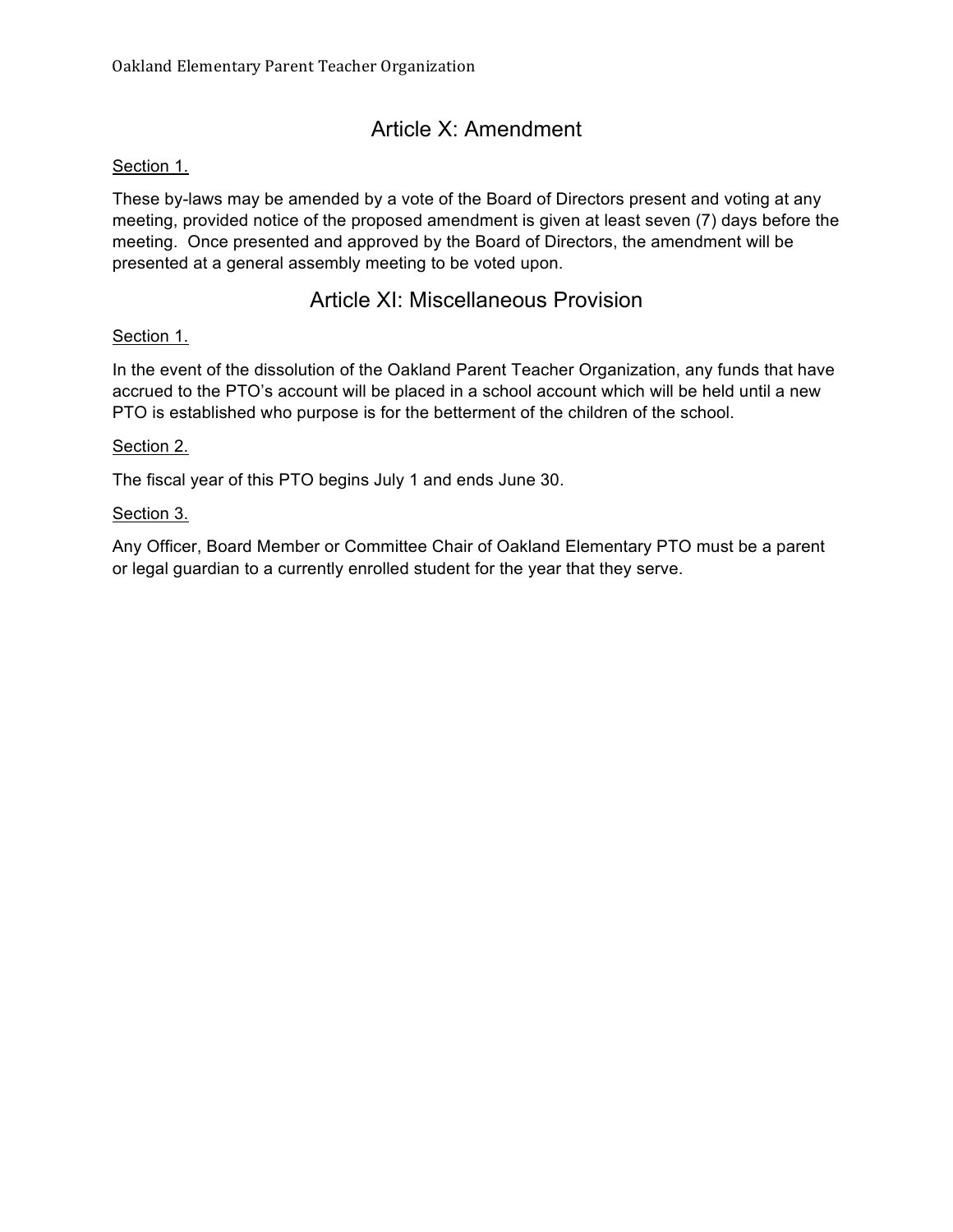# Oakland PTO Procedures

## Elected Officers and Appointed Chairpersons

### Meetings

- Attend all board meetings and general assembly meetings. If you are unable to attend, contact the PTO President or Vice President prior to the scheduled meeting.
- Please arrive on time for meetings.
- Make any necessary copies before the meeting starts to ensure accuracy.
- If you bring your child to meetings, we understand. Please bring a quiet toy to occupy them. If the child gets loud, please leave the room.
- Review the PTO Bylaws and be familiar with them.
- Fulfill the responsibilities of your committee and/or board position.

#### Board Procedure Books/Google Drive

- Bring your PTO procedure book to every board meeting.
- Maintain the book throughout your term, so that you can provide it to your successor by June  $30<sup>th</sup>$ .
- It is your responsibility to educate your successor of their duties to uphold their position at the end of your term.
- Upload pertinent committee documents including budgets, form letters, helpful notes, flyers, etc. to the Google Drive folder designated for your committee/elected position.

#### In addition to position or committee specific responsibilities:

- Prepare and follow a goal sheet for the year. If help is needed, please ask immediately!
- Please check your e-mail! Important information is given via email including reminders for upcoming meetings as well as any changes in meeting times, days or locations.
- All flyers and information sent home to parents and students must have approval of the PTO President and Oakland's principal. When approval is given, make sure to provide the flyer to the appropriate person to make sure it is handed out for Tuesday folders.
- Please END the meeting inside the meeting. What is discussed in the board meeting needs to stay with us at the close of the meeting.
- Please support our principal and staff.
- The President and treasurer must sign all reimbursement checks. If you are requesting a reimbursement and need it quickly, please notify either the president or the treasurer via e-mail or phone.
- Please make every effort to invite 5 people to the General Assembly meetings. Inform them they can only make a difference if they are present to voice their concerns.
- Have a positive attitude and have fun filling your committee position. Smiling, giving and volunteering are contagious! Let's try to get all our parents and staff involved!!